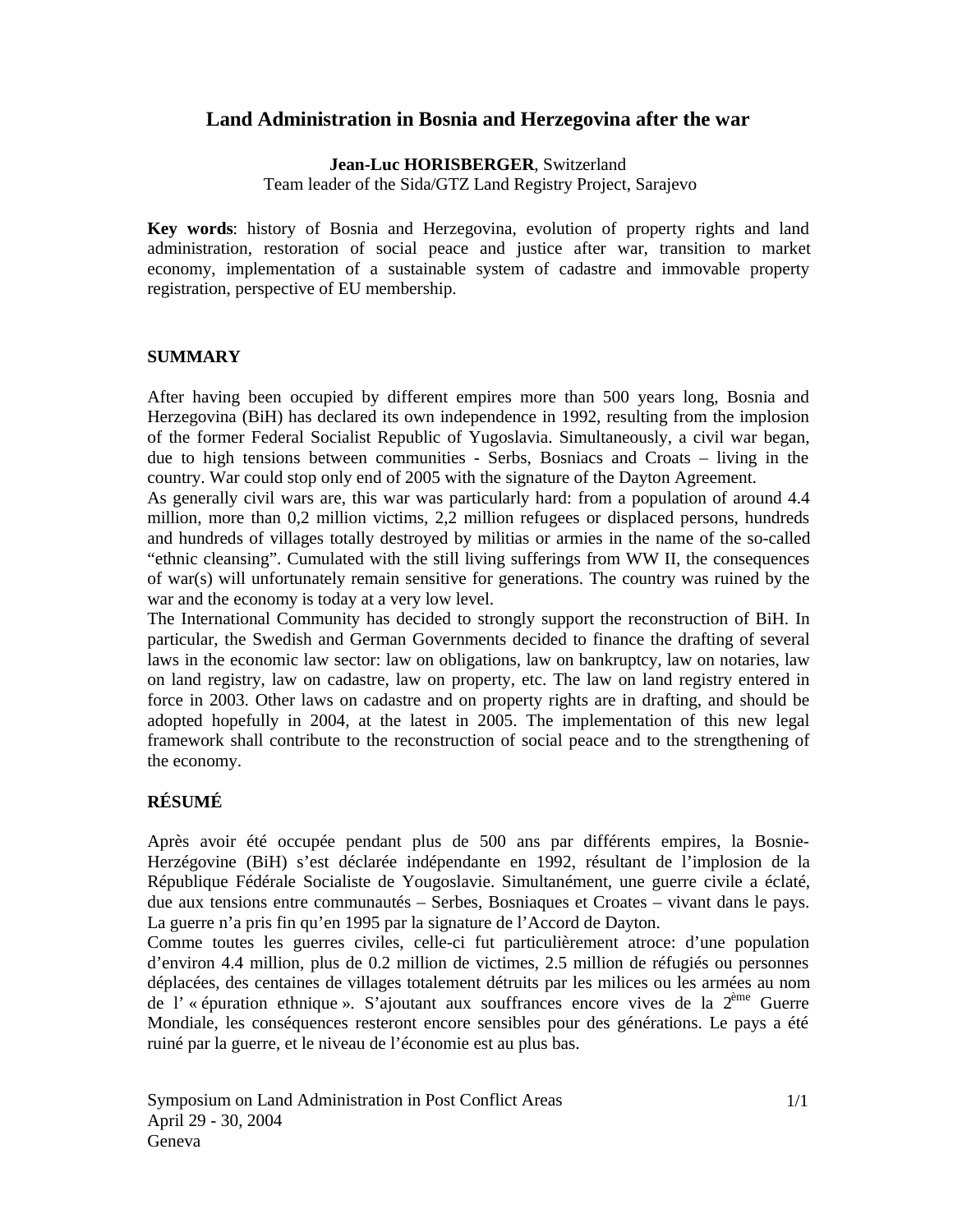La Communauté Internationale s'est engagée à soutenir massivement la reconstruction du pays. En particulier, les gouvernements suédois et allemand ont décidé de financer l'élaboration de plusieurs lois dans le domaine économique: code des obligations, loi sur les faillites, loi sur les notaires, loi sur le registre foncier, loi sur le cadastre, loi sur la propriété (droits réels), etc. La loi sur le registre foncier est entrée en viguer en 2003. D'autres lois sur le cadastre et sur la propriété sont en phase d'élaboration, et devraient être adoptées en 2004 ou au plus tard en 2005. La mise en oeuvre de ce nouveau cadre légal doit contribuer à rétablir la paix sociale et à soutenir le développement économique.

# **Table of contents**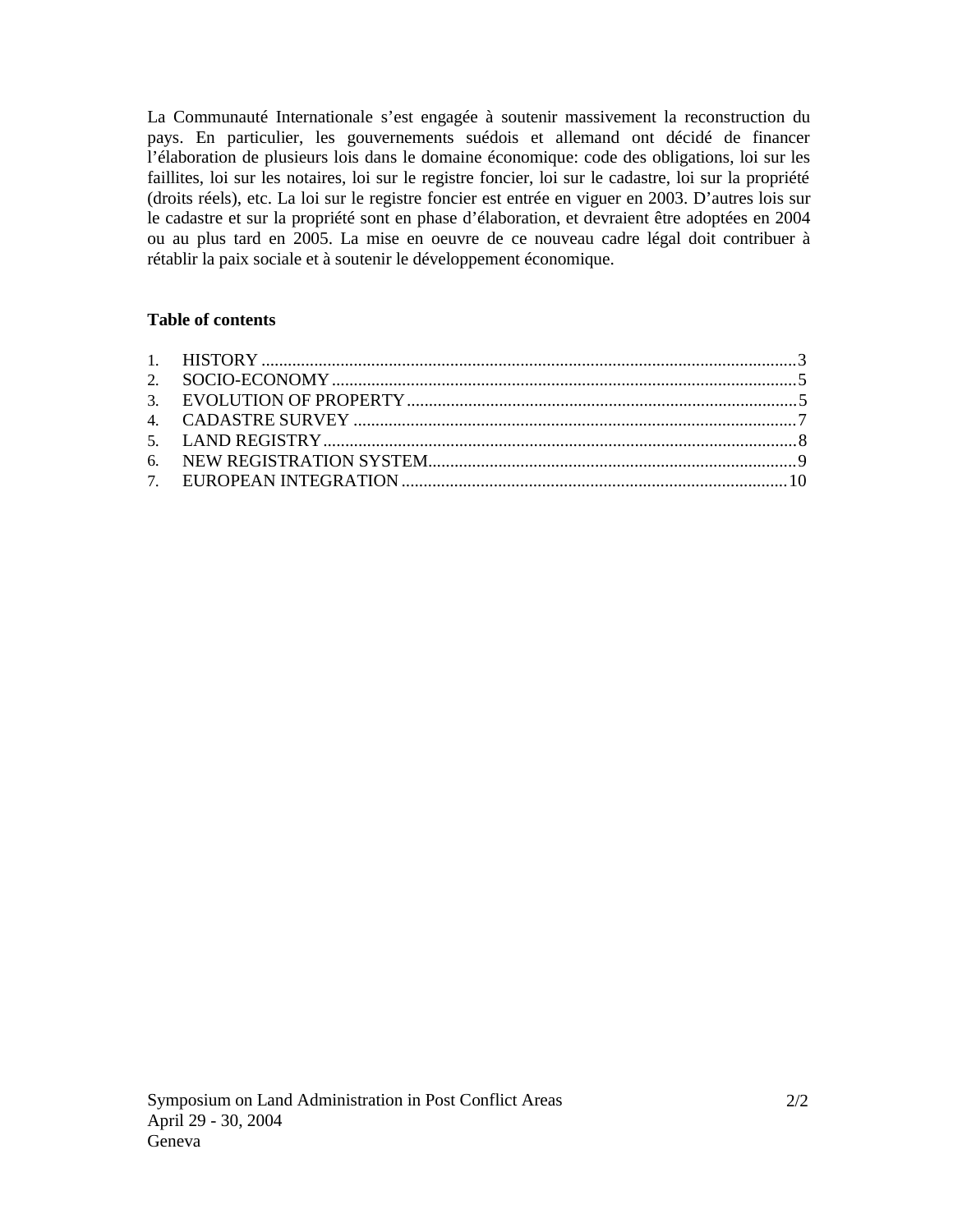### **LAND ADMINISTRATION IN BOSNIA AND HERZEGOVINA AFTER THE WAR**

Jean-Luc HORISBERGER, Switzerland

## **1. HISTORY**

### **BiH until the Middle-Age**

Called Illyricum in ancient times, the Romans conquered the area now called Bosnia and Herzegovina in the 2nd and 1st centuries B.C. and folded it into the Roman province of Dalmatia. In the 4th and 5th centuries A.D. Goths overran that portion of the declining Roman Empire and occupied the area until the 6th century, when the Byzantine Empire claimed it. Slavs began settling the region during the 7th century. Around 1200, Bosnia won independence from Hungary and endured as an independent Christian state for some 260 years.

### **BiH in the Ottoman Empire**

The expansion of the Ottoman Empire into the Balkans introduced another cultural, political, and religious framework. The Turks defeated the Serbs at the famous battle of Kosovo in 1389. They conquered Bosnia in 1463. During the roughly 450 years Bosnia and Herzegovina was under Ottoman rule, many Christian Slavs became Muslim. A Bosnian Islamic elite gradually developed and ruled the country on behalf of the Turkish overlords. As the borders of the Ottoman Empire began to shrink in the 19th century, Muslims from elsewhere in the Balkans migrated to Bosnia. Bosnia also developed a sizable Jewish population, with many Jews settling in Sarajevo after their expulsion from Spain in 1492. However, through the 19th century the term *Bosnian* commonly included residents of all faiths. A relatively secular society, intermarriage among religious groups was not unknown.

#### **BiH in the Austrian-Hungarian Empire (1878-1918)**

At the Congress of Berlin in 1878, following the end of the Russo-Turkish War (1877–1878), Austria-Hungary was given a mandate to occupy and govern Bosnia and Herzegovina, in an effort by Europe to ensure that Russia did not dominate the Balkans. Although the provinces were still officially part of the Ottoman Empire, the Austro-Hungarian Empire annexed them on Oct. 7, 1908. As a result, relations with Serbia, which had claims on Bosnia and Herzegovina, became embittered. The hostility between the two countries climaxed in the assassination of Austrian Archduke Franz Ferdinand in Sarajevo on June 28, 1914, by a Serbian nationalist. This event precipitated the start of World War I (1914–1918). That was a period of high economical development, which is still visible nowadays.

## **BiH in the Yugoslavian Kingdom (1919-1945)**

Bosnia and Herzegovina were annexed to Serbia as part of the newly formed Kingdom of Serbs, Croats, and Slovenes on Oct. 26, 1918. The name was later changed to Kingdom of Yugoslavia in 1929.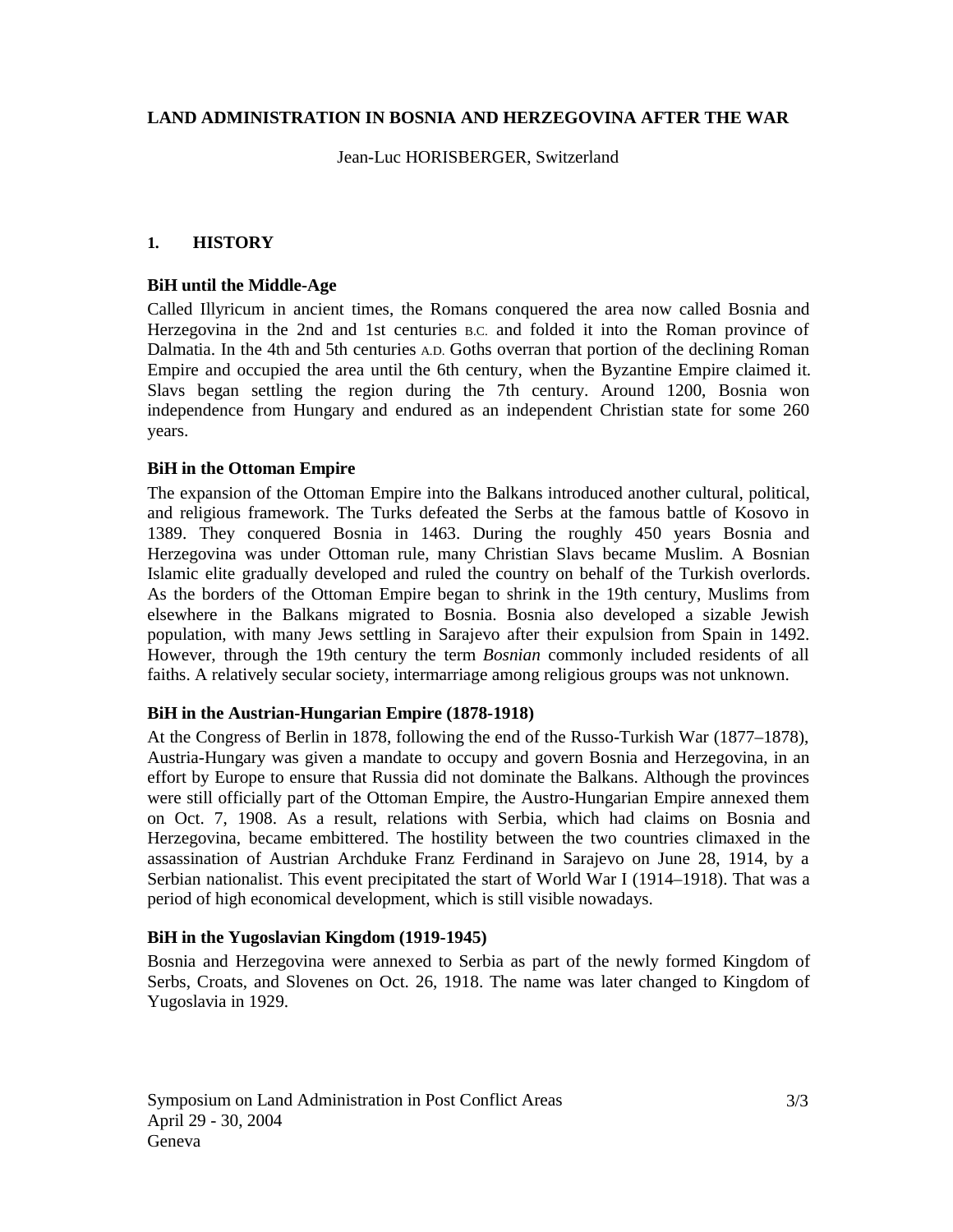#### **BiH in the Federation of Yugoslavian Socialist Republics (1945-1992)**

When Germany invaded Yugoslavia in 1941, Bosnia and Herzegovina were made part of Nazi-controlled Croatia. During the German and Italian occupation, Bosnian and Herzegovinian resistance fighters fought a fierce guerrilla war against the Ustachi, the Croatian Fascist troops. At the end of World War II, Bosnia and Herzegovina were reunited into a single state as one of the six republics of the newly reestablished Communist Yugoslavia under Marshall Tito. His authoritarian control kept the ethnic enmities of his patchwork nation in check. Tito died in 1980, and with growing economic dissatisfaction and the fall of the iron curtain over the next decade, Yugoslavia began to splinter.

## **BiH as independent country (since 1992)**

In Dec. 1991, Bosnia and Herzegovina declared independence from Yugoslavia and asked for recognition by the European Union (EU). In a March 1992 referendum, Bosnian voters chose independence, and President Izetbegovic declared the nation an independent state. Unlike the other former Yugoslav states, which were generally composed of a dominant ethnic group, Bosnia was an ethnic tangle of Muslims (44%), Serbs (31%), and Croats (17%), and this mix contributed to the duration and savagery of its fight for independence.

Both the Croatian and Serbian presidents had planned to partition Bosnia between themselves. Attempting to carve out their own enclaves, the Serbian minority, with the help of the Serbian Yugoslav army, took the offensive and laid siege, particularly on Sarajevo, and began its ruthless campaigns of ethnic cleansing, which involved the expulsion or massacre of Muslims. Croats also began carving out their own communities. By the end of Aug. 1992, rebel Bosnian Serbs had conquered over 60% of Bosnia. The war did not begin to wane until NATO stepped in, bombing Serb positions in Bosnia in Aug. and Sept. 1995. Serbs entered the UN safe havens of Tuzla, Zepa, and Srebernica, where they murdered thousands.

Peace talks held in Dayton (Ohio – USA), led to an Agreement in 1995 that called for a Muslim-Croat Entity (Federation of Bosnia and Herzegovina) and a Serb Entity (Republic of Srpska), within the larger State of Bosnia and Herzegovina. The Federation is made of 10 cantons, 3 of them with Croat majority, the others with Muslim majority. Sixty thousand NATO troops were to supervise the implementation of the Dayton Agreement, of whom about ten thousands are still on site in 2004.

The International Community put in place its so-called High Representative with very extended power, to support and control local Authorities in implementing the Dayton Agreement, in establishing corresponding new structures, in developing new economical and legal environment. NATO troops and the High Representative should retire completely in a few years (2006?). The International Community has also supported the reconstruction of the country with many multilateral as well as bilateral cooperation projects, estimated at more than 1 billion EUR per year since the end of the war.

In 2004, there are unfortunately still many barriers standing on the way of reconciliation, reconstruction and economical development: no real acknowledgement of their faults by the war makers, too strong influence of nationalist political parties, very low progress of democracy, too complicated State structures, high level of corruption and mafia system, collapse of previous socialist economical system without replacement by new economical structures, high unemployment rate and difficulties due to transition to market economy. The hope of the population is set in the perspective of EU membership at long term.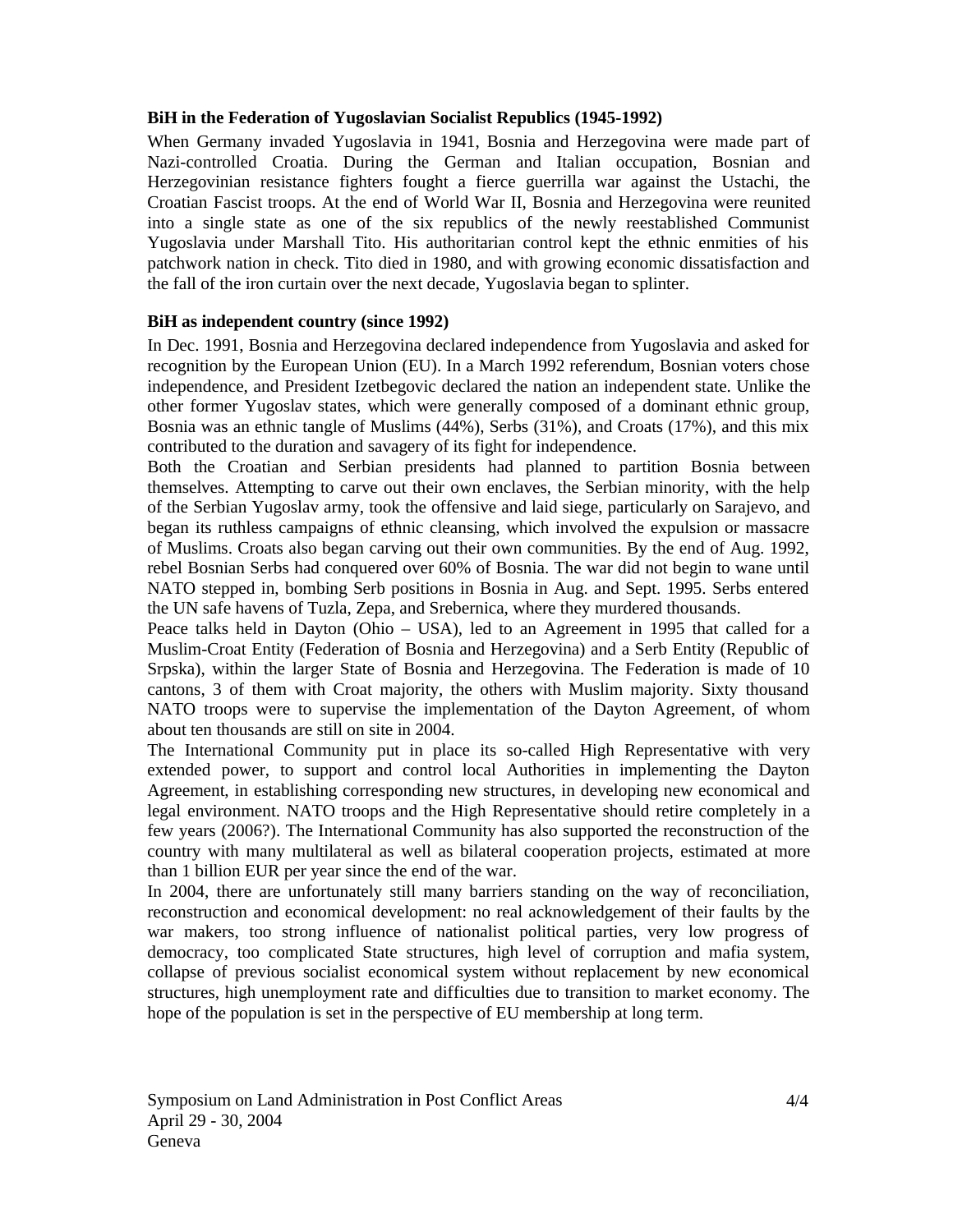## **2. SOCIO-ECONOMY**

Since the time of the Roman Empire, the Balkans has been a crossroads of religions and civilizations. The ethnic groups now known as Bosnians, Croats, and Serbs are largely the result of different religious and cultural identities created by contact with neighboring empires that expanded and contracted in the Balkans over centuries. With minor differences, they speak the same language, called Serbian, Croatian or Bosnian, according with whom you speak.

Before the war, the population of Bosnia and Herzegovina was approx. 4.4 million (census 1991), it is estimated now at 4.0 million. There are still refugees abroad, and many young people have emigrated or are still emigrating due to the poor economical situation. Life expectancy is significantly lower than in Western Europe.

Bosnia and Herzegovina (around 51000 km<sup>2</sup>) is surrounded by Serbia and Montenegro on the Eastern side, and by Croatia on the other sides. It has just a few kilometers coast with free access to Adriatic Sea in Neum, but without port installation. Access to the sea takes place in Plojce port in Croatia at the Adriatic Sea, or over the rivers Sava and Danube to the Black Sea. The existing transport infrastructure (road or railway) is quite insufficient.

Apart from the Northern plain along the river Sava, the country is very hilly and mountainous, the higher tops being more than 2500 m high. The climate is generally continental, under influence of Central Europe more than Mediterranean Sea, because the higher mountains are close to the Adriatic coast and consequently isolate the country on the Southwest side.

About half of the population is still living in rural areas, generally surviving from own food crops, but without long-term perspective. Most of the farms are very small and not competitive nor compatible with modern European agriculture. After the collapse of the socialist economy, the transformation into market economy is very slow, due to the incapacity of the local Authorities to implement appropriate framework, and to the resistance to privatization procedures. The natural resources consist mostly of energy (water, hydropower, coal), timber (40% forest area) and there are some good capacities and tradition in heavy industry (steel, cement) as well as in small and medium industry (textile, food processing, furniture).

## **3. EVOLUTION OF PROPERTY**

## **Until WW II**

The organization of BiH remained based on the feudal system until WW II. Big majority of land, industry and business was concentrated in the hands of the local aristocracy or of the religious communities. These structures were inherited from the Ottoman Empire, and did not change significantly under the Austrian-Hungarian Empire or under the Yugoslavian Kingdom.

#### **Socialist regime**

Many revolutionary legal provisions were introduced during the period 1945 to 1960, which tended to minimize the private property and to transfer it to the State. On the basis of the Constitution of 1946, many laws were adopted like confiscation of property from opponents to the communist "Partizan", impoundment of property of war profiteers, expropriation of private business or industry, nationalization of agriculture land and constitution of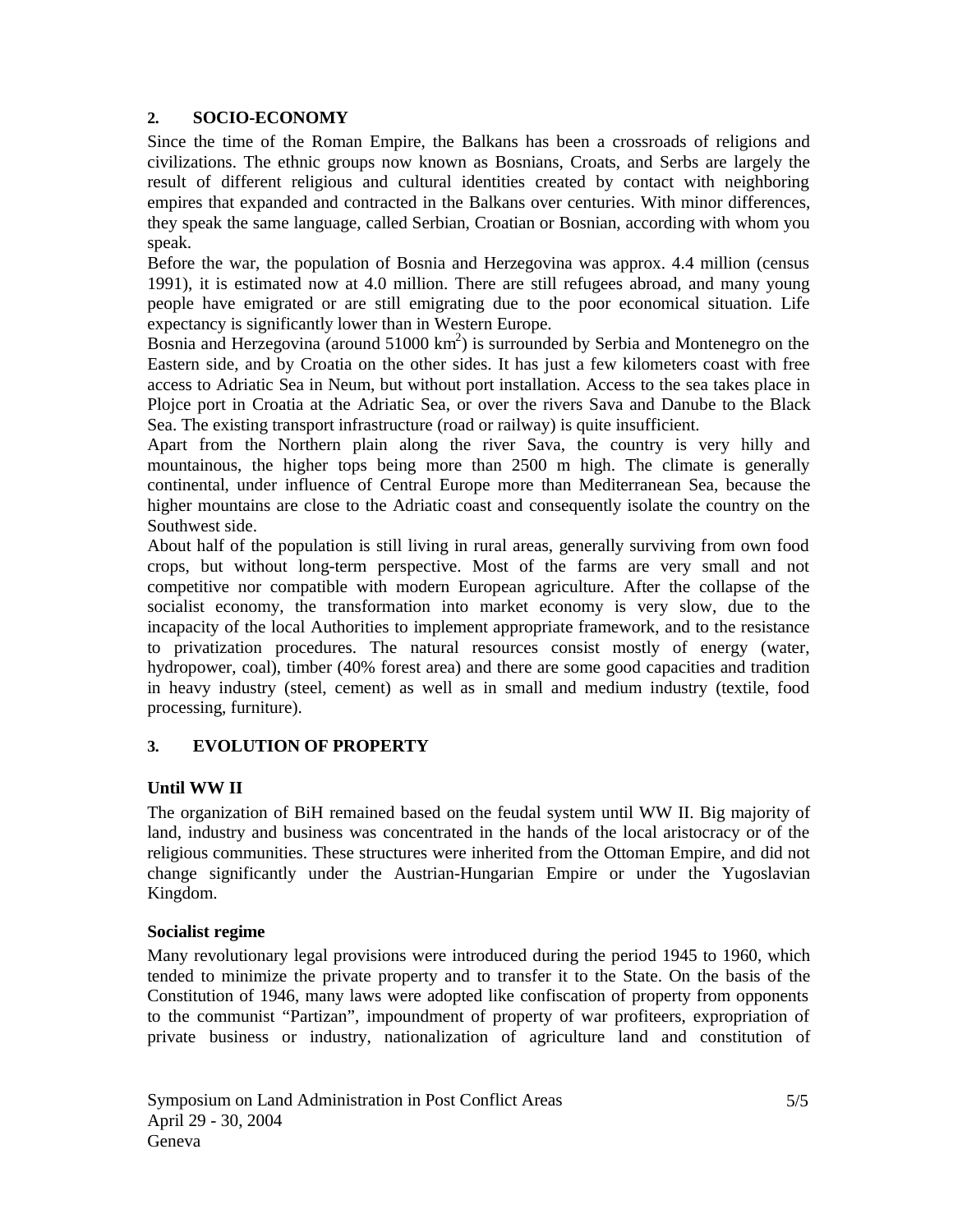agricultural State-owned enterprises, systematic nationalization of land in urban area. This was real implementation of Marxist principles.

The property rights were transformed in rights of use, limited to the family house or apartment in urban area, or to the farm building and a small land plot in rural area.

With the new Constitution of 1963, certain liberalization was introduced, tolerating private property in restricted conditions. This liberalization became more positive during the 1970s, and was growing significantly in the 1980s. The Constitution was replaced after the independence in 1993 during the war, in the Federation (the Republic of Srpska had its own Constitution), introducing guarantee of human rights and private property again.

### **Privatisation process**

In all transition countries, the return to private property has met difficulties and has required a long period to be completed. In BiH, it has been additionally seriously disturbed by the war, due to free or forced migration (more than half of the population was refugee abroad or displaced in the country), or due to political decisions of changing property in accordance with ethnic cleansing policy.

Nevertheless, privatisation process could start slowly. Apartments, which were built mostly by State-owned companies for their employees, could be purchased by their users to a very reasonable price. Thanks to the recent law on construction land, users of land in urban area can claim for the property of that land, as far as they receive the agreement of the municipal administration. More generally, recently created business and industry are now totally private. The remaining State-owned sector is coming down to a limited part of the economy.

There is no specific law on restitution as it is the case in other countries in transition. There are so many different cases (still more than 100 laws about property in force!), and the State is so poor, that it is very likely that there will never be such a law on restitution. Most of the rights of use from the socialist period shall be transformed in property rights.

#### **CRPC**

At the end of the war (1996), the International Community established the Commission for Real Property Claims of Displaced Persons and Refugees (CRPC), which mandate expired at the end of 2003. The CRPC was issuing decisions to help people who lost their homes during the war, in form of certificates confirming property rights or rights of use as they were on April 1, 1992, i.e. before the beginning of the war. 312'000 decisions concerning 360'000 claimants have been issued over 8 years, allowing concerned people to enjoy their pre-war homes again. These decisions have had a significant impact on the return of refugees or displaced persons.

#### **New law on property**

There is a new law on property under drafting, which should be ready for adoption procedure still in 2004. This law is necessary to:

- Establish the definition of property in accordance with European standards and market oriented economy
- Establish specific provisions related to immovable property (individual ownership, co-ownership, apartment ownership, encumbrances, mortgages, purchase procedure, etc.)
- Replace and cancel more then 100 laws still in force, and establish transitory provisions to straighten out the real rights created by these laws.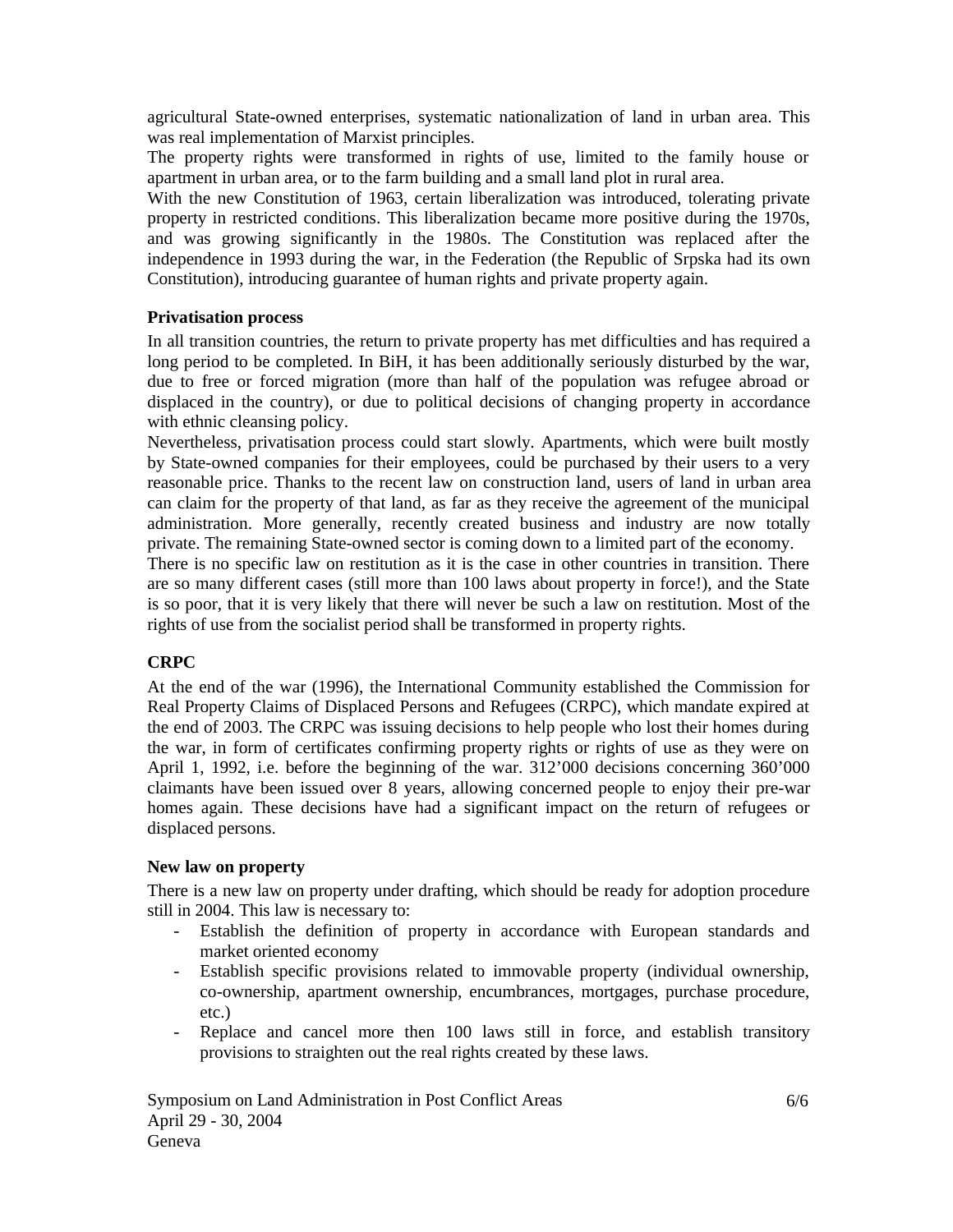This law is essential to create a comprehensive legal framework, to build the confidence of the general public and to promote economical development.

## **4. CADASTRE SURVEY**

#### **First systematic survey before WW I**

The first systematic large-scale mapping was made during the Austrian-Hungarian time, by the Austrian military administration. These maps were covering the whole territory of BiH, generally on scale 1:6250 and in some towns on scale 1:1562. They were providing location and size of land parcels, and basic description for the land registry.

The content of these maps was rather poor, mostly limited to the survey of parcel boundaries, constructions and land use, with parcel numbering and territorial boundaries, but without detailed topographic content.

These maps were used as reference for the setting up of land books according to the Austrian law. They are today still in use as reference of the valid old land books, but are in very bad conditions. This first survey is known as "old survey".

#### **New survey from 1960 to 1990**

With the strong economic development and modernization of the Socialist Republic of Bosnia and Herzegovina after WW II, the needs for large-scale geographic information were growing fast. The existing mapping could not meet these needs, so that it was decided to edit a complete new map, in scale 1:1000 in urban area, and 1:2'500 in rural area.

The landowners or possessors were asked to signal the boundaries of their parcels with marks, which were visible on aerial photographs. The land parcels were stereo-plotted and drawn on stable paper pasted on aluminium sheet. Simultaneously, a complete topographic 3D map was plotted, offering a very homogeneous large-scale mapping system all over the country. Since that, the updating has unfortunately not been made systematically and must be now performed before use.

This survey is called "new survey". Thanks to its good quality, this survey can easily be digitised and used as basic geographic information for the future Land Information System. In particular, it must be used in the new land registration system.

In addition to the maps, information was kept in form of lists of parcels with parcel description and name of users. In cases were old land books have been destroyed, these lists have been maintained in a similar way to land registry, and can be considered as a reliable basis to re-establish property rights.

The Entity geodetic administrations and municipal cadastre offices are in charge with the keeping and updating of this documentation.

#### **The real estate cadastre**

With the new law of 1984 on cadastre survey and real estate cadastre, BiH Authorities introduced a new system of registration, including cadastre survey and property rights. An administrative commission should investigate systematically property rights and other real rights on the basis of the new survey. All information should be managed in a single database, including legal information as well as technical information. Until the last war, some Municipalities could be covered with this registration system, representing less than 10% of the country. The progress of works was stopped by the war.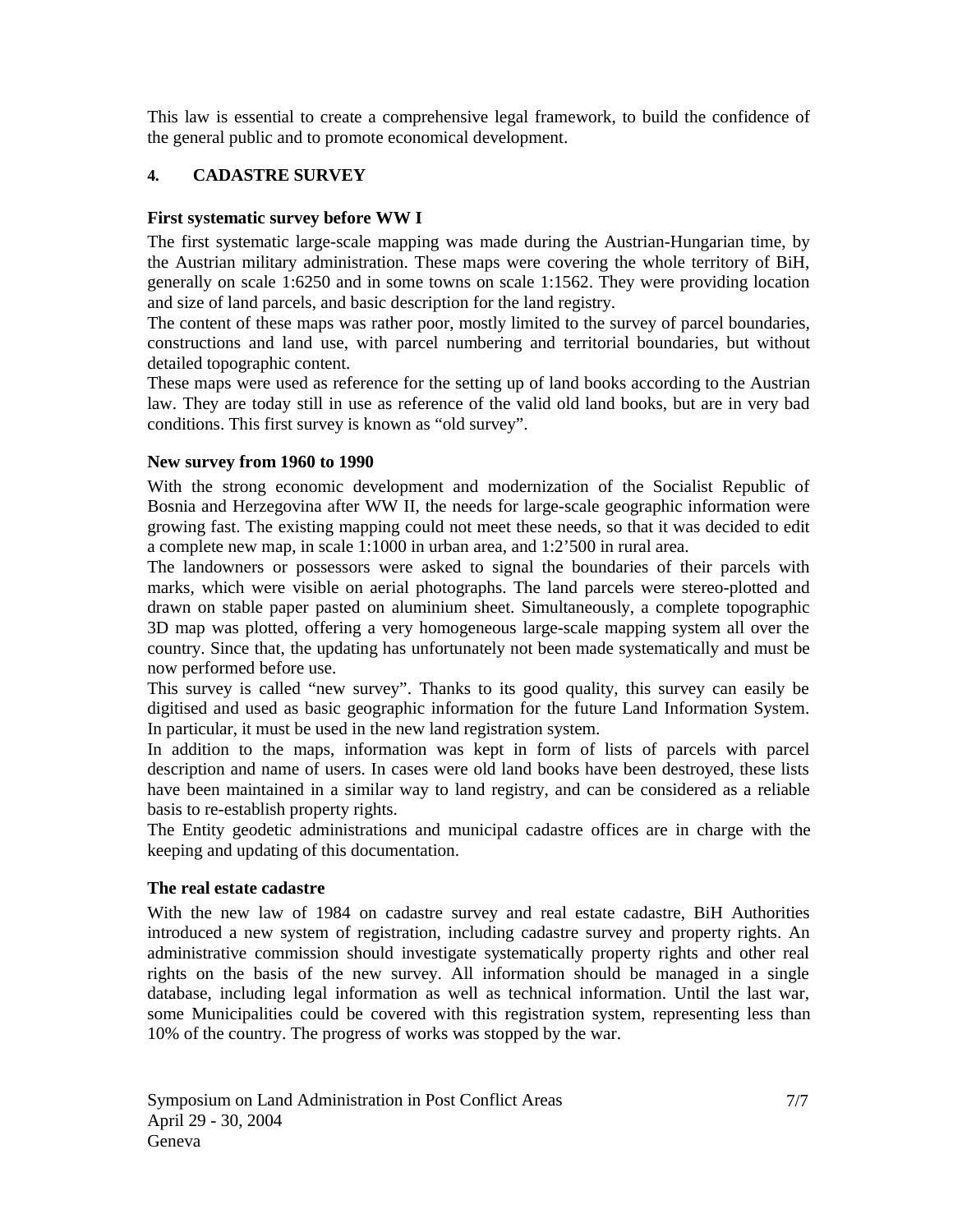The concept of this system was satisfying from a management point of view (single database, one-stop-shop for the client), but offering no neutral and independent decision procedure in matter of property rights. The information collected was also too much detailed (every room in every flat!).

Where it has been legalised, the real estate cadastre will be taken over as existing record and introduced in the new registration system. This operation should be executed by automatic transfer function in two steps, first in selecting the relevant information, and secondly in transforming this information in the appropriate form.

### **New law on cadastre**

As a new law on land registry has been adopted, the law of 1984 has to be adapted to the new situation. In fact, it will be the opportunity to review completely the tasks of the cadastre, to think about new institutional framework, and to introduce the licensing of surveyors for the development of the private sector. This law is in drafting and should be adopted in 2004.

## **5. LAND REGISTRY**

## **Austrian-Hungarian "Grundbuch"**

From 1880, the Austrian-Hungarian land registry system was systematically implemented, simultaneously with the cadastre survey. Land registry judges in the first instance courts were making decisions, so that property rights and other in rem rights could be entered in specific forms bind in books. The whole territory of BiH has been covered before WW I.

Under the Kingdom of Yugoslavia, the law of 1930 was continuing this registration system, which has been kept up-to-date and in good conditions until WW II. During that war, the books were destroyed in some Municipalities, as consequence of internal fights between different Yugoslavian factions. After the war, these books have not been restored, and are still missing today.

When the books are still available today, i.e. in more than 80% of the country, they are the only available registration system of property rights.

#### **Deposited contracts**

Since 1993, privatisation of apartments has started according to specific laws. As the legal framework was not adapted, neither to define one apartment as having a right to a common property, nor to register this new type of property in the old books, it was decided to create a specific registration system. In fact, selling-buying contracts are registered, but without control of consistency.

As soon as the new law on property will have been adopted, the legal framework will be available to define precisely the content of apartment ownership right. These deposited contracts shall be taken one after the other, and transferred in the new registration system.

#### **New law on land registry**

In November 2002 in the Federation of BiH, and in July 2003 in the Republic of Srpska, the same law on land registry has been adopted. This law is closed to European continental law (Germany, Austria, Switzerland, Baltic countries, etc.), with the principal characteristics that property rights and other real rights are only constituted when they have been registered in the land book. The first instance courts are in charge with the keeping of the land books, and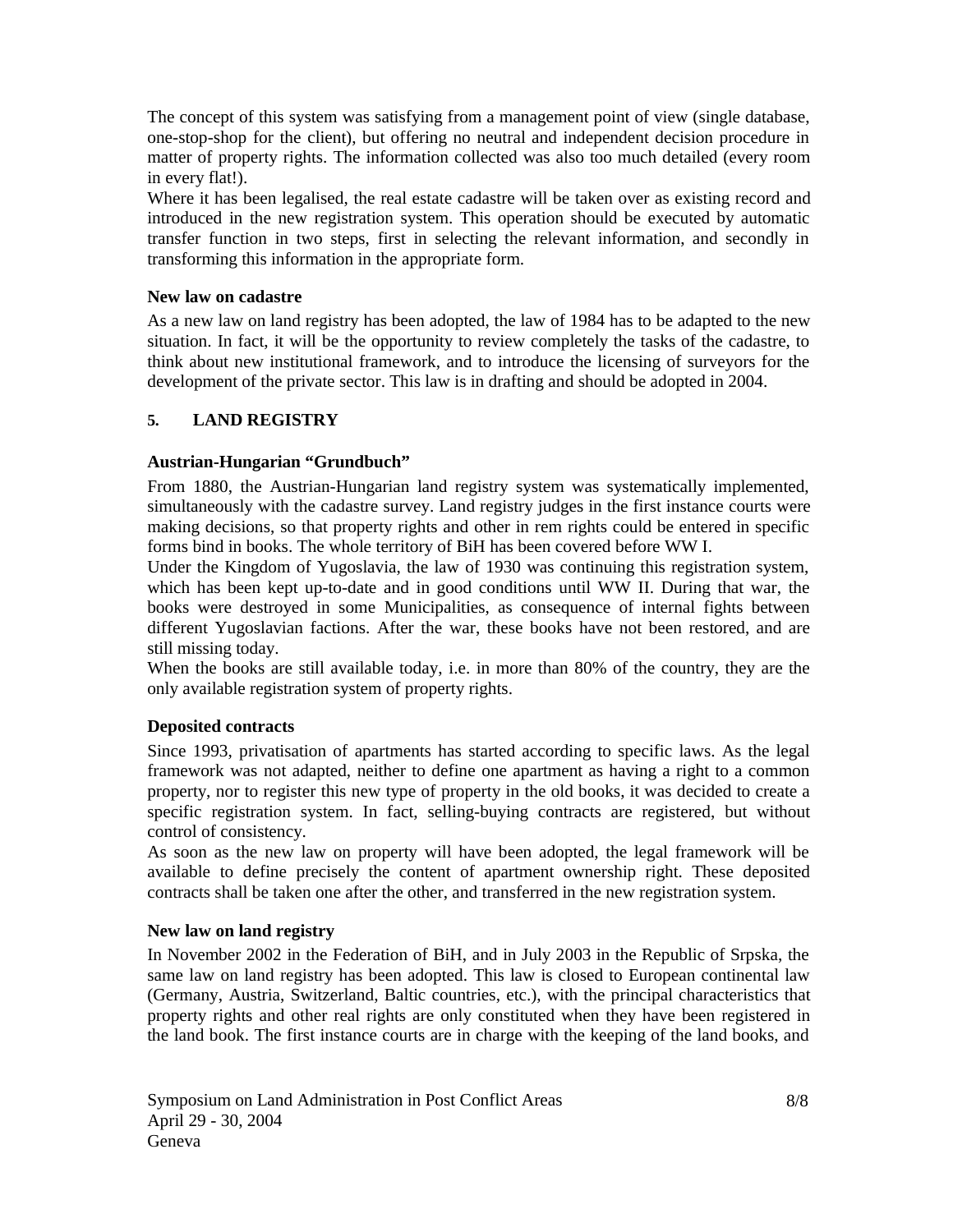land registry clerks are acting as decision makers in matter of registration, like the old land registry judges.

Ministries of Justice have issued three by-laws, as guidelines in land registry matters, in electronic maintained land registry and about qualification of land registry clerks. So the legal framework is completed and can be applied.

Recently, the justice sector has been also reformed. The number of first instance courts has been reduced to 48 courts, each of them having a land registry office. This courts organisation is under implementation at the beginning of 2004 and should be achieved until mid-2004.

### **6. NEW REGISTRATION SYSTEM**

#### **Methodology**

Since the 1880s, there was no real change in the daily practice in the land registry offices. Clerks are treated requests manually; they are still issuing extracts of land books in copying manually the contents of the books.

From 2004, the land registry shall be managed in electronic form. As a first step, all existing records shall be entered in the database, as they are in the old books or in the real estate cadastre. Then there will be a huge task of updating, in particular in entering the parcel descriptions in accordance with the new cadastre survey, but also in taking over the deposited contracts and in creating new records where the old books have disappeared. All this records shall be printed and signed by the land registry clerks.

After several years, when the database will be stable and secure enough, and when the land registry clerks will be psychologically ready, it will be possible to give up printing records and to maintain a full electronic system. This has taken about 10 years in some other Central Europe countries; it could go faster in BiH, because the country could benefit from the experience made in other countries.

#### **Tools**

Terms of Reference have been developed in 2003 and the corresponding land registration software is under development by a local company and should be ready in the second part of 2004. The functions of this software are supporting the daily work of land registry clerks and assuring the necessary data processing in accordance with the law. The database is managed with the Oracle® database management system.

As there is for the moment no Wide Area Network available, one Local Area Network shall be installed in each court, with one database server, several workstations and peripherals. At long term, a central database system should replace this decentralised system, as soon as telecommunication facilities will be available. The database organisation allows then easy access over Internet.

#### **Land Information System**

For the client, easy and transparent access to reliable information is important. The client must neither know how information is organised, nor who is responsible for the management. He must only have the right to access, which is completely free in BiH.

As first source of information, the cadastre database must be structured in compliance with the requirements of as many users as possible. One important user is the land registry, as far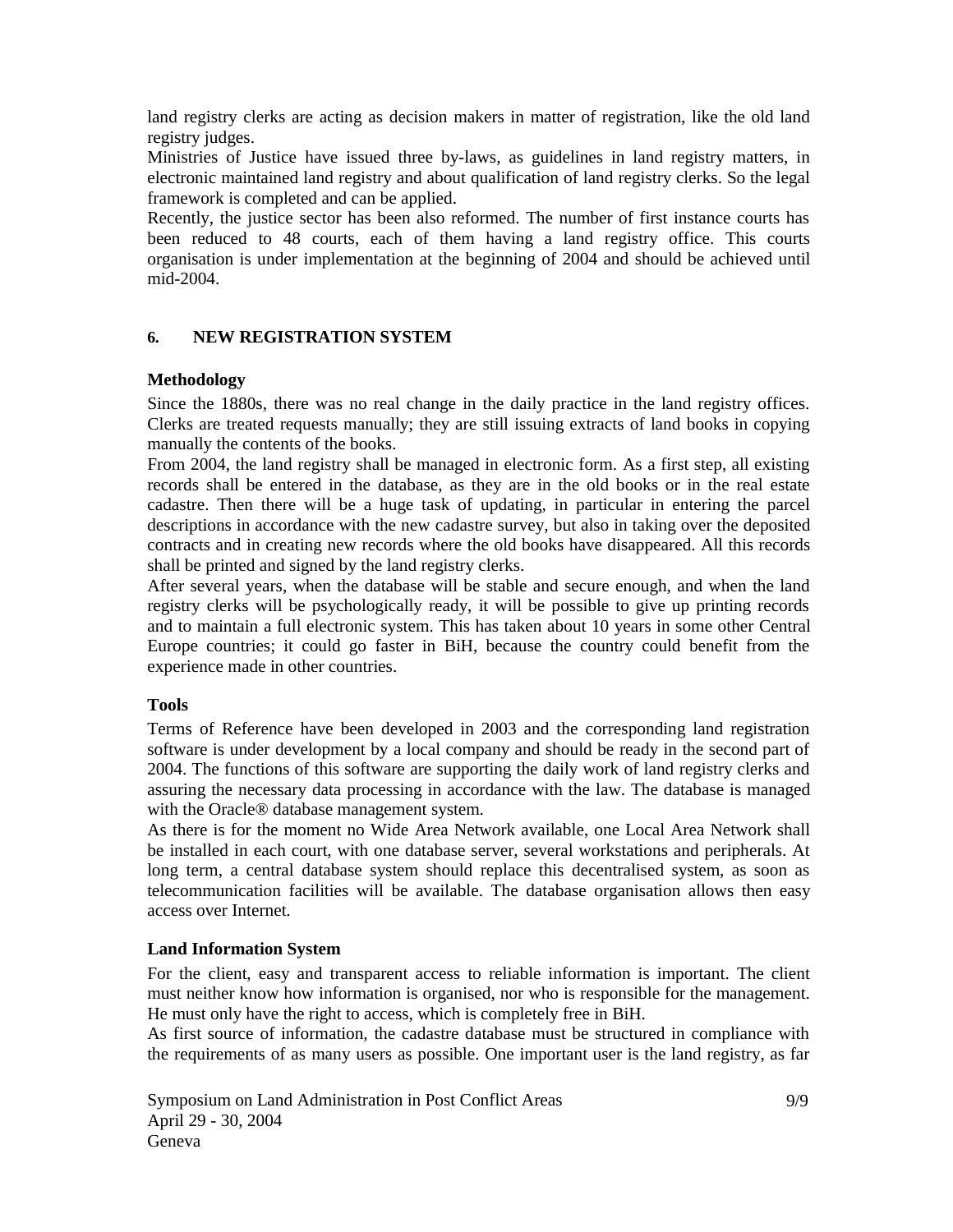as the description of immovable objects is exclusively a task of the cadastre: geographic position, location, size, use, area, etc. There must be a favoured interface between cadastre and land registry, so that both databases shall always remain consistent and coherent together.

# **7. EUROPEAN INTEGRATION**

## **Political objective**

As for all other countries of former Yugoslavia, the objective of the political Authorities as well as of a significant part of the population is to become a member of the European Union. The way to reach this goal is still long, but is very likely the best way to achieve long-term peace in the West-Balkan region. This goal can only be achieved in implementing many reforms in the political and legal system aiming to establish democracy, internal peace and freedom inside of the country, but also in developing friendly relationships with the neighbour countries.

## **Contribution of land administration**

The land administration sector, including both cadastre and land registry, can obviously contribute in a significant manner to reach this goal, in:

- Contributing to draft and adopt laws and by-laws meeting European legal standards, market economy standards and security of rights related with immovable property,
- Setting up a consistent, efficient, reliable and up-to-date cadastre database for the description of objects of immovable property,
- Setting up secure, independent and neutral procedures for the statement of immovable property rights and other related real rights,
- Managing a reliable and high performance land information system for the economical development.

Annex: map of BiH

Sarajevo, April 2004.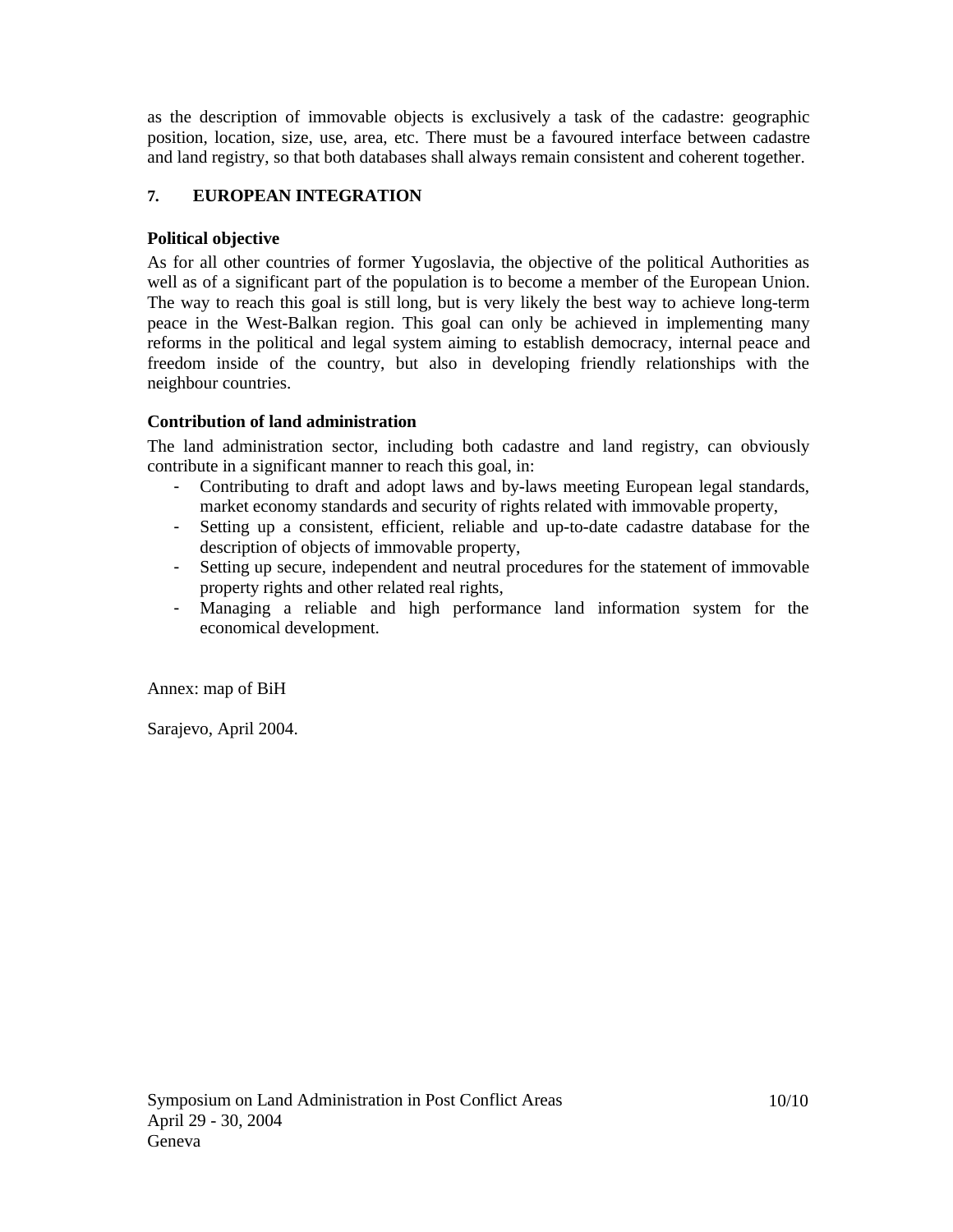## **REFERENCES**

*Weike Joerg*, Situation des Grundbuchrechts in Bosnien und Herzgowina, Zeitschrift Rechstpfleger – Studienhefte, Heft 5, September-Oktober 2003, Seite 139 und ff.

# **BIOGRAPHICAL NOTES**

Jean-Luc Horisberger, Swiss citizen Born in 1946 Married, 4 children Dipl. Engineer EPFL (1969), licensed surveyor (1970) Partner in private surveying and engineering companies (1976-1999) Independent international consultant since 1999

## **CONTACTS**

Jean-Luc Horisberger Sida/GTZ Land Registry Project in BiH Fra Andela Zvizdovica 1/A2 71000 Sarajevo (Bosnia and Herzegovina) Tel. + 387 33 296 630 Fax + 387 33 296 631 E-mail: [jean-luc.horisberger@landreg.ba](mailto:jean-luc.horisberger@landreg.ba)

Jean-Luc Horisberger Chemin de la Crausaz 89 CH-1814 La Tour-de-Peilz Tel. + 41 21 944 07 41 Fax + 41 21 944 17 78 E-mail : [jlhorisberger@vtx.ch](mailto:jlhorisberger@vtx.ch)